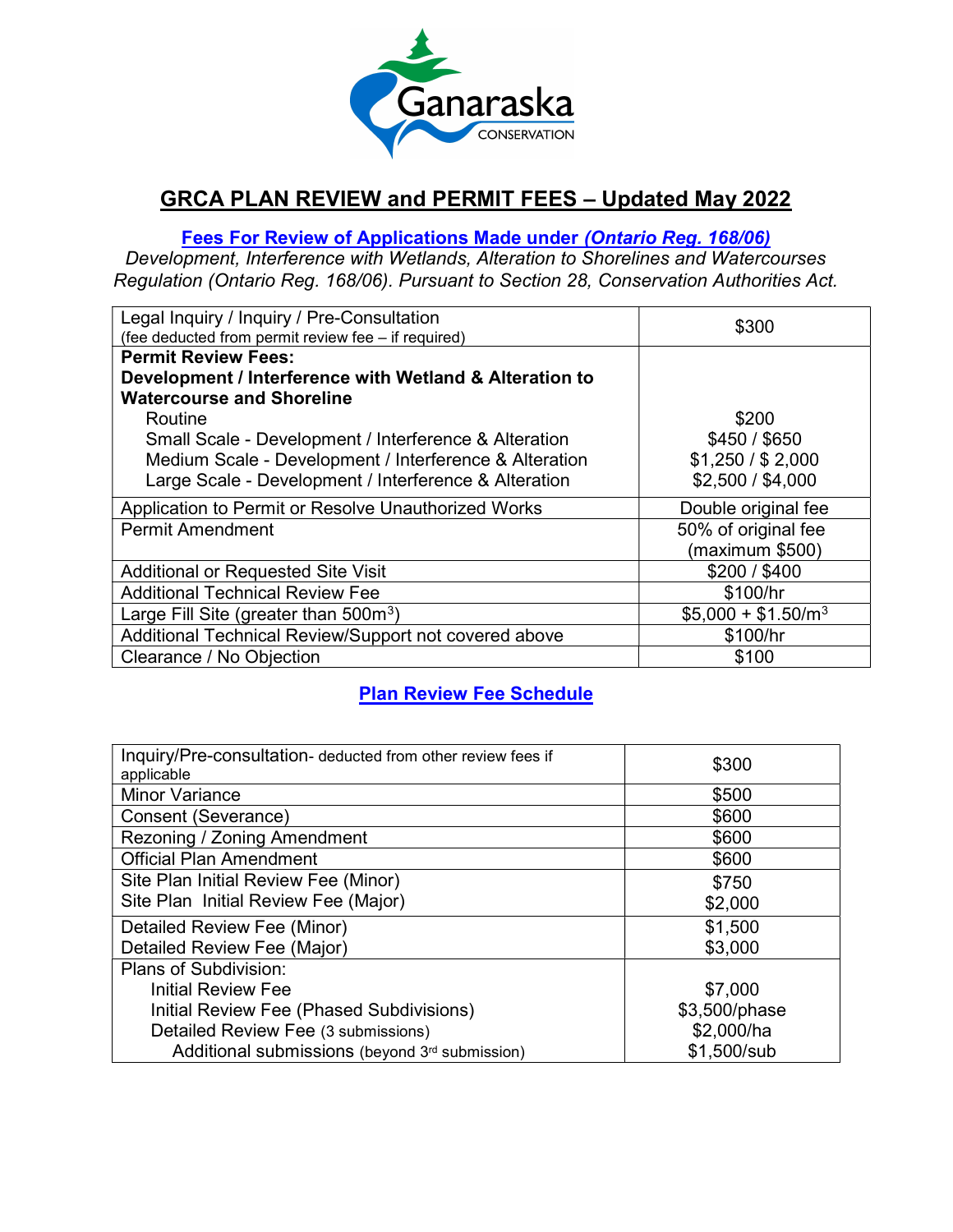#### Definitions:

Routine Permit: An application is determined to be "Routine" where there is low risk of impact on a natural hazard or natural features and no technical letters or studies are required. Examples would include decks, sheds or other small scale development that is located outside the hazard but within a GRCA regulated area.

Small Scale Permit: An application is determined to be "Small Scale" or "Minor" where no technical studies are required.

Medium Scale Permit: An application is determined to be "Medium Scale" where there is moderate risk of impact on natural hazards or natural features and/or the review of a single technical report/plan (e.g., Environmental Impact Study, Floodplain Analysis, Stormwater Management Plan) is required.

Large Scale Permit: An application is determined to be "Large Scale" where risk to natural hazard and natural features is high and/or the review of 2 or more technical reports/plans (e.g., Environmental Impact Study, Floodplain Analysis, Stormwater Management Plan) is required.

Application to Permit or Resolve Unauthorized Works: In order to authorize a development or an interference to a wetland and/or alteration to a shoreline or watercourse, a permit will be issued by GRCA upon receipt of a complete application that is consistent with current GRCA policies. GRCA will charge double the original fee that would have been normally required.

Permit Amendment: A change to an existing permit that would not require the changing of what was authorized. For instance, a change to the size of a house may be amended. However, adding a new structure, such as a garage, would require a new permit.

Additional/Requested Site Visit: GRCA staff may be requested or require to undertake additional site visits outside the scope of a permit application. In these instances, a \$200 fee will be applied if one GRCA staff member is required or \$400 where more than one GRCA staff member is required. This fee may be charged for GRCA staff to attend the staking of a feature.

Additional Technical Review Fee: Where requested/required, GRCA staff may charge this fee on an hourly basis for reviews

Clearance/No Objection: GRCA will authorize a submission where a permit is not required at the request of a proponent. GRCA will require the proponent to provide a plan showing all proposed work. GRCA will stamp the plan "no objection" in these instances.

#### Notes:

- 1. Applicants and/or municipalities are encouraged to consult with staff prior to submission of all applications to determine the extent and nature of information required to accompany the application, and to determine the appropriate fee.
- 2. Ganaraska Region Conservation Authority (GRCA) reserves the right to modify or adjust fees should the review require a substantially greater or lower level of review and/or assessment or for applications that have not been included in the above table.